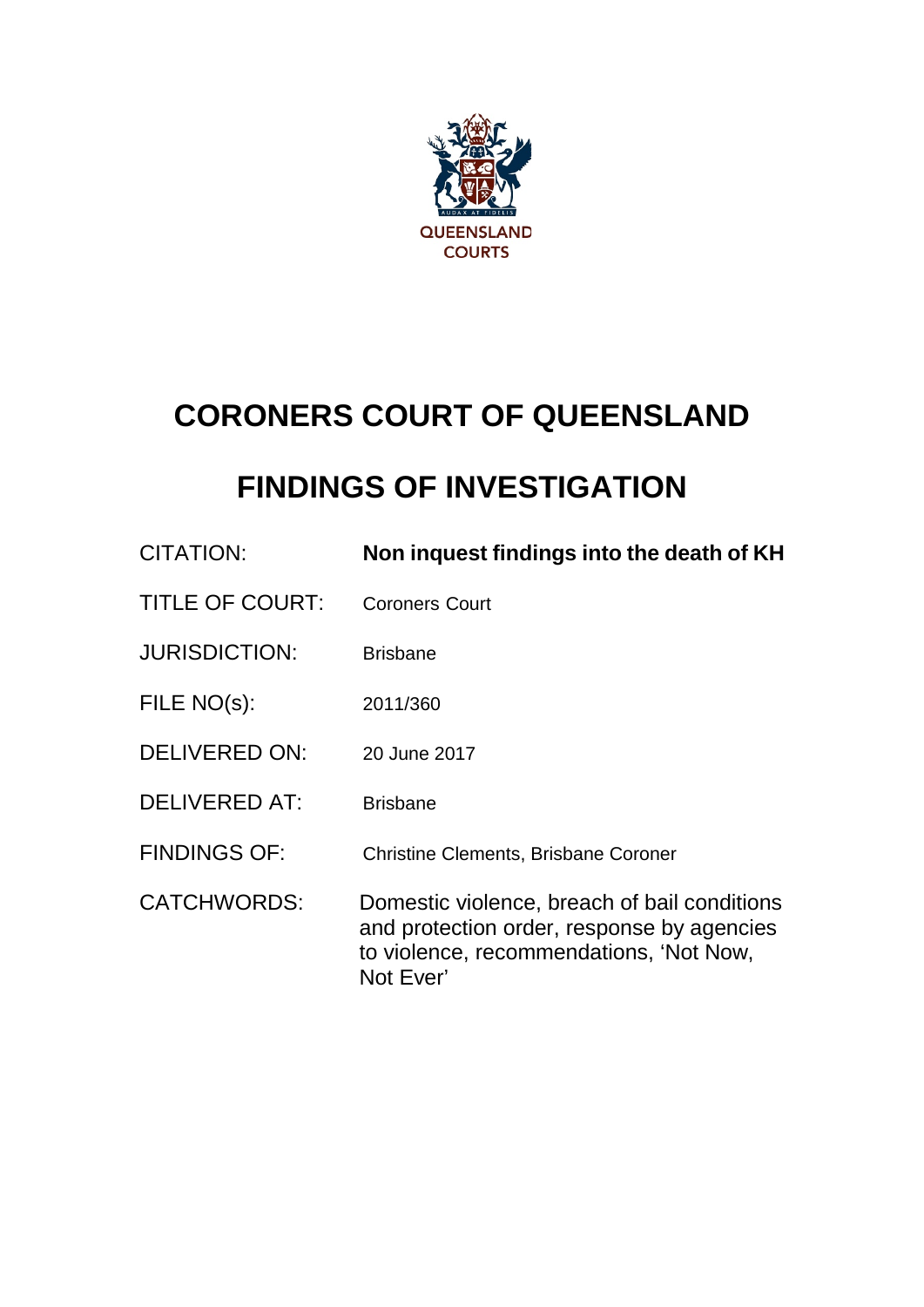# **Contents**

| Access to services/service provision in rural and remote communities7  |
|------------------------------------------------------------------------|
| Information sharing/opportunities for intervention in health settings8 |
|                                                                        |
|                                                                        |
|                                                                        |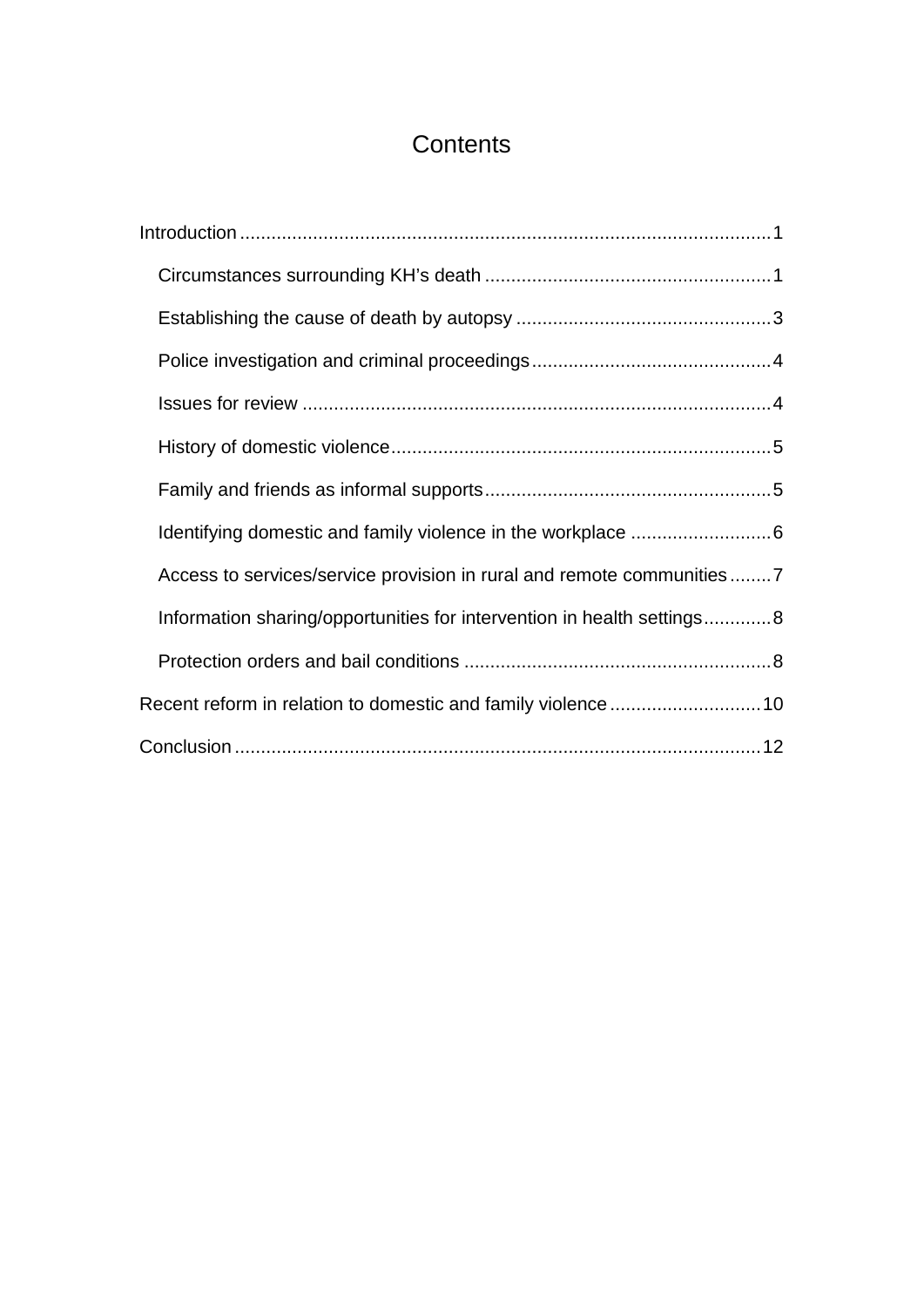### <span id="page-2-0"></span>**Introduction**

- 1. KH was 35 years of age when she died in rural Queensland. KH died at some time on the evening of 20 January or on the morning on 21 January 2012. KH's death was as a result of injuries inflicted by her de-facto partner C. The couple had been in a relationship for approximately two years. They initially lived in a caravan and travelled throughout rural Queensland. The couple commenced renting a property in rural Queensland on 28 August 2010. KH had a daughter from a previous relationship who was 15 years old at the time.
- 2. C had an extensive history of violent offences, both within Queensland and other Australian jurisdictions.
- 3. On 3 May 2010, C was charged with assault occasioning grievous bodily harm for punching KH in the face in late April. A protection order was issued under the then *Domestic and Family Violence Protection Act 1989.*  C was granted bail to await trial.The bail and protection order conditions prohibited C from coming into contact with or approaching KH.
- 4. KH's death occurred three days before C was due to appear in court in relation to the assault charge. He was also due to appear in relation to subsequent charges of contravening his bail conditions and the protection order. The subsequent charges were laid after police became aware he had continued to live with KH.

#### <span id="page-2-1"></span>**Circumstances surrounding KH's death**

- 5. The following sequence of events has been established based on documentation obtained during the police investigation. This includes witness statements, telephone data and CCTV footage. Where relevant, it incorporates the witnesses' own language.
- 6. On 17 January 2011, the couple completed and signed documentation to obtain a six month tenancy for another house in rural Queensland. The tenancy was to commence on 22 January 2011.
- 7. On 20 January 2011, KH worked until approximately 4:30pm. At approximately 6:30pm, KH spoke with her brother on the phone about providing a trailer to assist the move to their new property. KH's brother reported hearing C in the background, thanking him for his offer of assistance. At 9:34 and 9:35pm, KH's mobile phone called the mobile phone of her ex-partner. These calls were unanswered and no messages were left.
- 8. C and KH were drinking on the night of 20 January 2011 and C estimated KH to have consumed about 15 beers.
- 9. C said that he wanted to sleep but KH wanted to keep drinking, which caused them to have a "big fight". C reports that he went outside to cool down and upon re-entering the house KH accused him of being on the phone to another woman.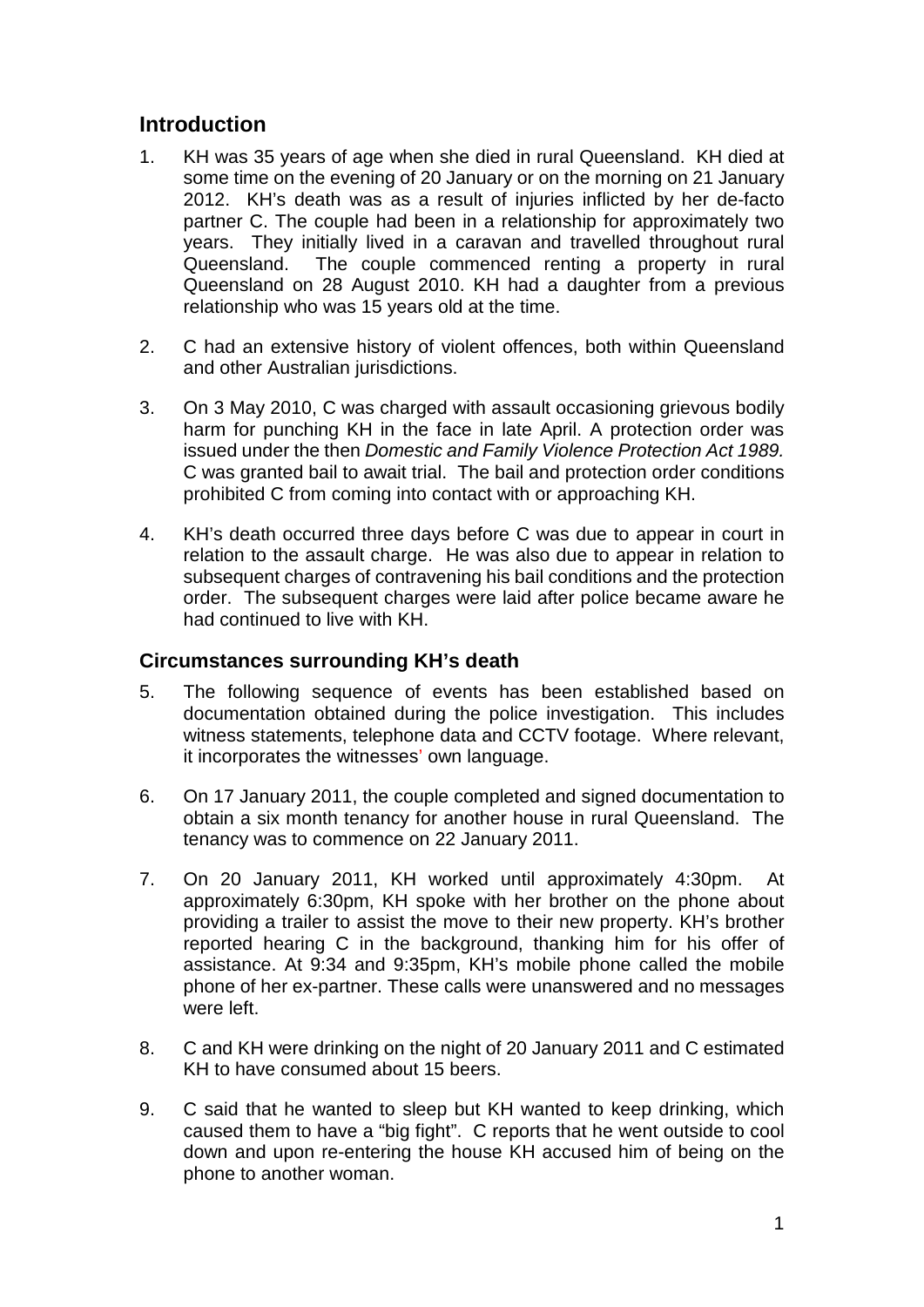- 10. He told KH that he didn't want to drink anymore which made KH angry. KH reportedly grabbed a knife and he took it off her which caused her to sustain a cut on her hand which bled. C says that this caused KH to "lose the plot" and she started throwing stuff at him and breaking the TV.
- 11. C tackled KH into the corner but she was still "going off" and "losing it". He said that all he wanted was to keep her quiet, calm her down and get her hand seen to. C says that in the heat of the moment he cut KH's neck. He described himself as having no thought at the time and said it was drunkenness. C says it wasn't premeditated and if she hadn't picked up the knife in the first place it would never have happened. C says that he had put up with her for 18 months and he loved her but she wouldn't let go of her suspicions about him cheating on her.
- 12. C described cutting KH's throat as like "cutting a loaf of bread". KH died soon afterwards, estimated by C as a few minutes, probably less.
- 13. At 3:23am on 21 January 2011, an attempt was made to withdraw \$1000 using KH's key card at an ANZ ATM. The initial attempt was unsuccessful as the incorrect PIN number was used. A subsequent attempt at 3:24am was successful. CCTV footage confirms C made the withdrawal. At approximately 3:54am, CCTV footage shows that C attended a BP service station and purchased fuel.
- 14. At approximately 5:00am, C phoned his sister. She says that C said something to the effect of: "She has hired two blokes to kill me, but I got them. One is gone and the other should be gone by now."
- 15. C's sister asked him where he was but he advised her that he did not want to tell her as he did not want to get her involved. He said that he was somewhere safe. He did not mention anything about hurting KH.
- 16. C's sister said that she thought he was overreacting, exaggerating because this was normal for him. She said that she did not know how to take it but was not concerned that he had done anything at that stage. She went back to sleep.
- 17. C's sister continued to text him during the day expressing her concern for him. He also text her on a phone number she did not know to say he had a new phone number.
- 18. At 8:07am, C presented to a police station to sign the bail register as part of the conditions of his bail order.
- 19. At 11:38am, CCTV footage from a hotel in New South Wales, shows C in the bar of the hotel. C booked a room for the night at this hotel using an alias.
- 20. At around 3:00pm on 21 January 2011, C called his sister again and informed her that he had phoned the real-estate to tell them that he needed another day to move out of his house and that the owners were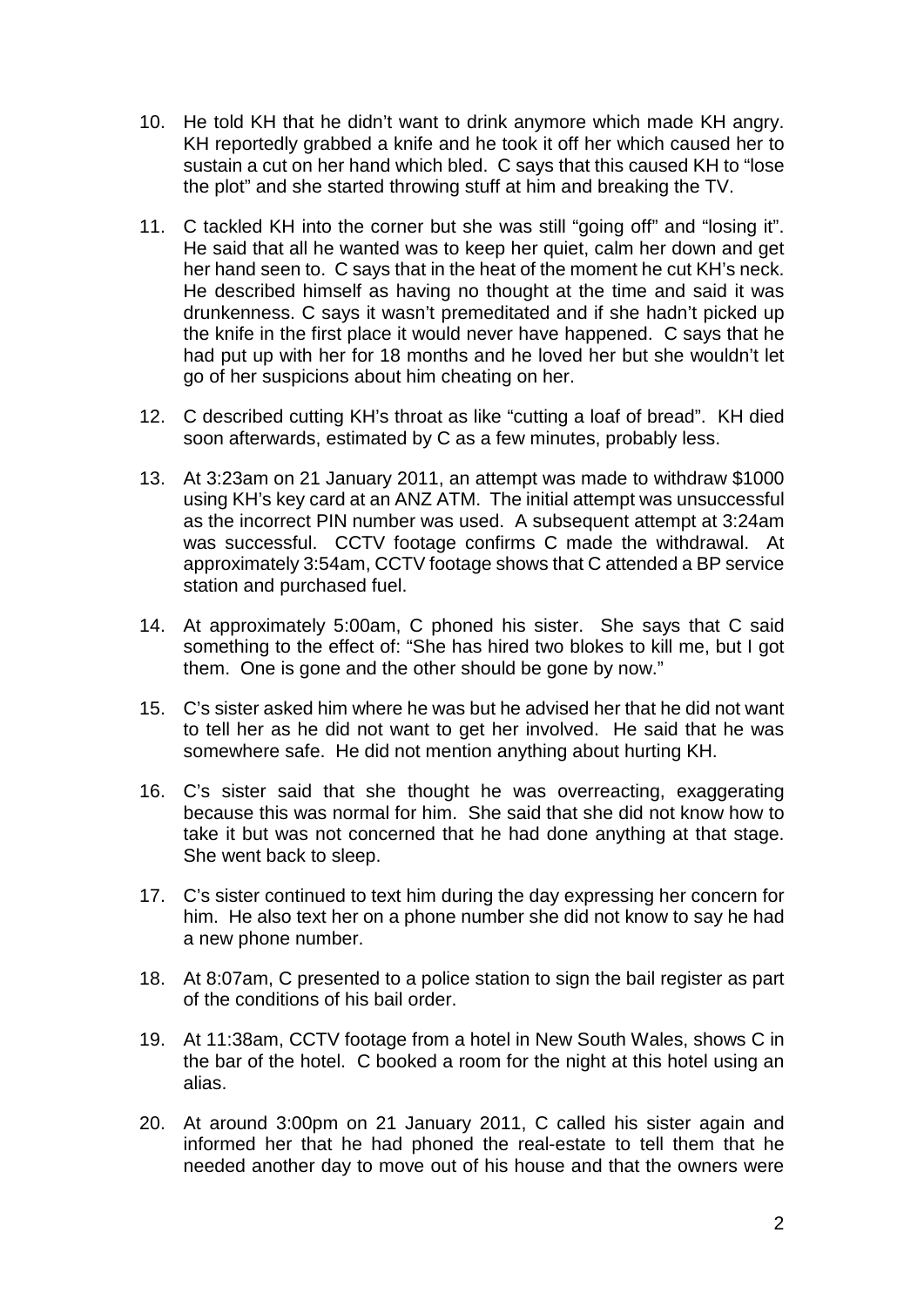coming to whipper snip the yard that day. He reported to his sister that he was worried that if the owners had a "sticky beak" in the kitchen window, they would see KH slumped over the kitchen cupboard.

- 21. C reportedly said to his sister that he had really hurt KH and "she is gone". C's sister says that he talked about changing his appearance and travelling around Australia. He advised her that he had \$900 and KH's car as it was better on fuel than his. After the phone call, C's sister subsequently spoke to her daughter, boyfriend and best friend.
- 22. At 9:56pm, C's sister called her daughter and C's niece. She said that C was in trouble and had killed his girlfriend and two other people and that KH was still in the house. C's niece contacted police, who attended the address and discovered KH's body.
- 23. On 22 January 2012, at approximately 6:00am, C called his mother and said something to the effect of: "Mum I am sorry I have done something really bad, it is not your fault and I am handing myself into police." She did not ask him what he had done but said handing himself into police was the best thing he could do. C told her something to the effect of "I'm interstate at the moment but I'll hand myself in".
- 24. C presented at a police station in New South Wales on the morning of 22 January 2011 and disclosed that he had cut KH's neck with a kitchen knife. He was interviewed and provided police with an account of what happened leading up to KH's death as is reflected above.

#### <span id="page-4-0"></span>**Establishing the cause of death by autopsy**

- 25. A full internal autopsy was conducted on 24 January 2011 by forensic and neuropathologist Dr Urankar. The autopsy report was finalised on 5 January 2012. Dr Urankar's findings were peer-reviewed by Professor Ansford.
- 26. The examination showed an incised wound to the throat comprising two, roughly parallel, horizontal incisions on the anterior neck. Both incisions were deep, leading to severe damage to all underlying neck structures. The major arteries and veins in the neck (carotid arteries and jugular veins) were incised on both sides of the neck as a consequence of the injury, thereby cutting off vital blood supply and hence oxygen supply to the brain, leading to massive and fatal blood loss. This, in turn, also allowed air to enter the circulation and the heart, leading to the development of an air embolism which also contributed to death.
- 27. The trachea (windpipe) was also severed as part of the injury. This injury contributed to death by preventing normal breathing. Damage to the vertebral bone in the neck was also noted beneath the incision, which implied that severe force was utilised in the infliction of the injuries. Dr Urankar concluded that, given the two main incisions, there were at least two separate applications of force to the neck.
- 28. Dr Urankar noted further, non-fatal injuries to the body as follows: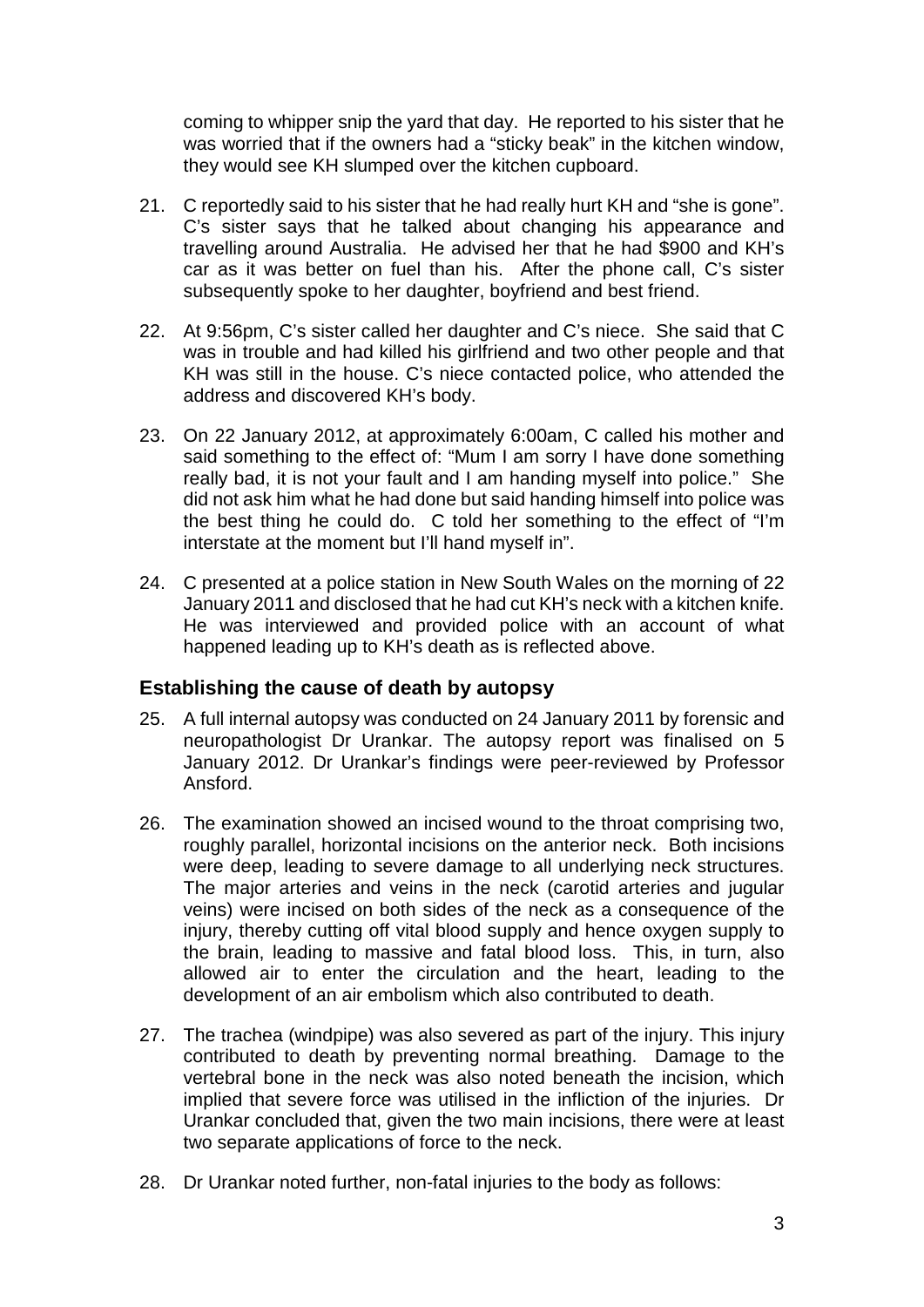- Two stab wounds over the right shoulder which extended into subcutaneous fat only, and not damaging any vital structures;
- Incised wound on the right hand, involving the webbing between the thumb and first finger;
- Other minor bruises, abrasions and superficial incisions on the right hand; and
- Bruising to the left cheek and lip.
- 29. Toxicology testing revealed the presence of alcohol in the urine (313mg/100mL), vitreous humour (154mg/100mL) and the blood (148/100mL). Dr Urankar opined that the higher level in the urine indicated that the metabolism of alcohol occurred prior to the death, thus was not a result of post-mortem redistribution.
- 30. Dr Urankar concluded the formal cause of death was from the incised wound to the neck.

#### <span id="page-5-0"></span>**Police investigation and criminal proceedings**

- 31. Following the discovery of KH's body a comprehensive police investigation ensued. C was subsequently charged with murder, and that charge proceeded to trial in the Brisbane Supreme Court in March 2014. C was found guilty by the jury. On 23 April 2014, he was sentenced to imprisonment for life. C appealed his conviction, and that proceeded to hearing in the Queensland Court of Appeal on 13 April 2016. On 21 June 2016, the Court of Appeal delivered its judgement dismissing the appeal.
- 32. A copy of the sentencing remarks, and the appeal judgement, have been placed on the court file.

#### <span id="page-5-1"></span>**Issues for review**

- 33. At the time of KH's death, there was an outstanding charge of assault occasioning grievous bodily harm against C. There was also a current domestic and family violence protection order (Protection Order)<sup>[1](#page-5-2)</sup> in place.
- 34. As such, the coronial investigation has been informed by the Domestic and Family Violence Death Review Unit (DFVDRU) within the Coroners Court of Queensland.
- 35. The purpose of the DFVDRU review (the 'Review') was to contextualise the nature, frequency and severity of the violence and provide advice on identified issues. These issues are addressed below.

<span id="page-5-2"></span><sup>1</sup> Pursuant to the *Domestic and Family Violence Protection Act 1989,* current at the time of the order.  $\overline{a}$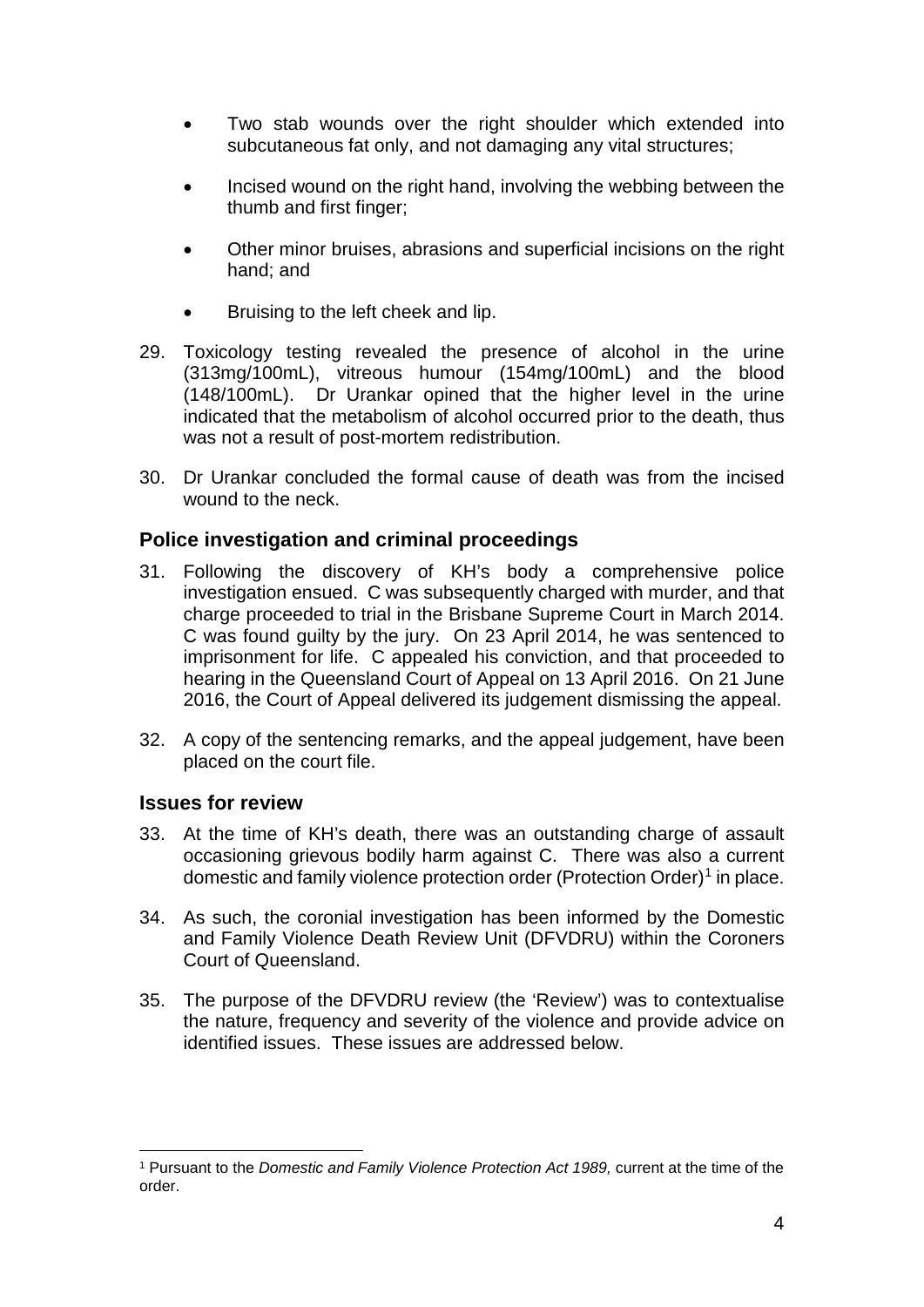#### <span id="page-6-0"></span>**History of domestic violence**

- 36. Based on analysis and review of the available documentation, the Review concluded that C exhibited a pattern of behaviour consistent with coercive controlling violence. He displayed ongoing and often relentless conduct designed to induce fear, intimidation and submission in a victim<sup>[2](#page-6-2)</sup>. The Review found that C used tactics such as social isolation, belittling, threatening behaviour, restricting resources as well as verbal and physical violence in an attempt to control KH.
- 37. There was evidence of significant non-physical forms of control being perpetrated by C. This included limiting KH's ability to contact friends, monitoring phone conversations, sitting outside her work during lunch breaks and yelling from the vehicle if she was not ready to be picked up.
- 38. Police first became aware of this violence when they intercepted KH on 3 May 2010 in the course of routine duties. KH was intoxicated and visibly upset, disclosing that her partner had physically assaulted her on or around 21 April 2010. She told police that within a few months of living together, C started to physically assault her. She reportedly said:

*He can be perfectly fine one minute and he snaps the next, throwing things and stuff like that. It happens about every two weeks. As soon as one bruise heals, he gives me another one. I've always had black eyes*.

39. KH further described to police a number of assaults from as early as 2009. In describing one occasion, she said words to the following effect:

> *He dragged me out and started kicking me all over, stomping on me and told me I was going to die and this was the best place for it, cause we were in a national park*.

- 40. The Review ultimately concluded that there were some 16 risk factors in place between KH and C indicative of a heightened risk of lethal violence within the relationship.
- 41. I accept the findings of the Review that KH was routinely victimised by C and that his use of controlling tactics and isolation of KH was a significant barrier to interventions, both by formal and informal support mechanisms.

#### <span id="page-6-1"></span>**Family and friends as informal supports**

42. KH's friends, colleagues and family members all reported their concerns about the relationship. They often saw KH with black eyes or bruises to her body. KH commonly minimised the severity of these assaults or would deny C committed these acts.

<span id="page-6-2"></span><sup>2</sup> Fisher, S. (2011). *From Violence to Coercive Control: Renaming Men's Abuse of Women.*  White Ribbon Policy Research Series No.3.  $\overline{a}$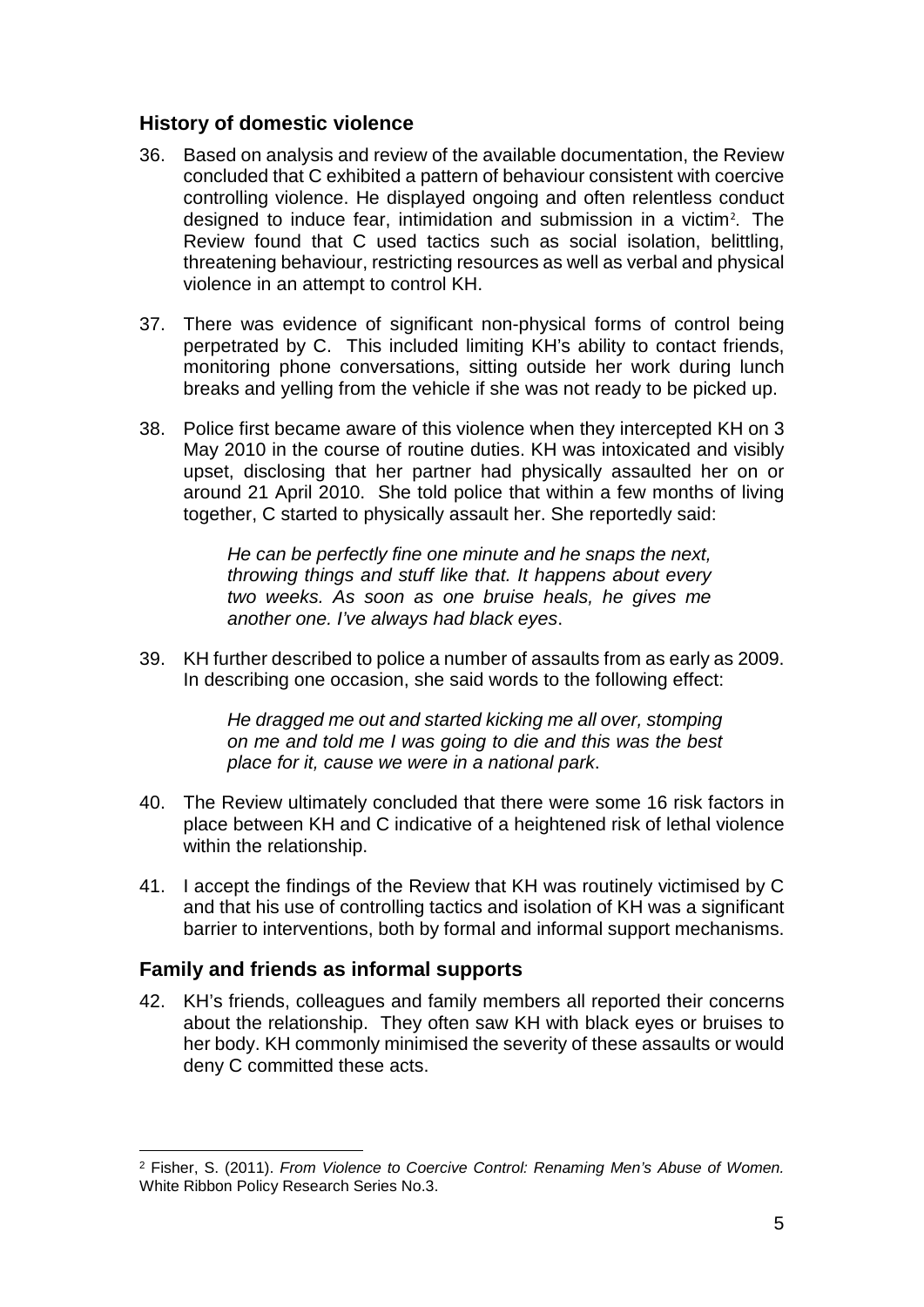- 43. The Review found that it is clear that efforts were made by friends and family members to intervene at various points. However KH stated that she loved C and wanted to stay in the relationship.
- 44. KH's brother acknowledged that it seemed to him, and he believed the entire family, that the violence was increasing:

*I know I thought a few times if we don't get her out of there he would kill her and I know as a family we talked about it and did everything we could, but we couldn't get her to leave*.

- 45. The Review highlighted that unfortunately, this experience is not uncommon. Recent reform (identified below) has identified the important role that family and friends can play in supporting victims of domestic and family violence.
- 46. The Review identified shortly before her death, KH had experienced a shift in her thinking and began to disclose her desire to end the relationship with C. She told several colleagues that she intended to end the relationship and move into the new rental property on her own. There is no evidence to confirm whether or not KH communicated this to C. However it is salient to note that while leaving a violent relationship may seem the safest solution, there is research to suggest the very opposite to be true. Namely, that post-separation violence significantly elevates the risk of dangerous violence and lethality<sup>[3](#page-7-1)</sup>.

#### <span id="page-7-0"></span>**Identifying domestic and family violence in the workplace**

- 47. In the months preceding her death, KH's colleagues report that they had seen her with bruises and cuts and some had spoken to her about their concerns and suspicions of domestic and family violence being perpetrated by C against her. Colleagues also witnessed examples of C's non-physical controlling behaviour.
- 48. A colleague reported that KH took some unplanned time off work before Christmas, shortly prior to the death. This was because she had an argument with C, became scared and fled to her brother's house, returning to her home three days later. When a graze was noted on the side of her face, KH reportedly attributed it to her dog dragging her down her brother's driveway and maintained that everything was fine with C.
- 49. Another colleague reported that some time in the weeks immediately prior to the death, KH came to work with a black eye. When she asked what happened, KH apparently reported "you don't want to know".
- 50. Research demonstrates that most victims disclose their experience of domestic violence to co-workers (64%), followed by immediate supervisors (29%), non-immediate supervisors (21%) and others in the

<span id="page-7-1"></span><sup>3</sup> Anderson, D.K and Saunders, D.G. (2003) *Leaving an Abusive Partner: An empirical review of predictors, the process of leaving and psychological well-being.* Trauma, Violence and Abuse 4(2), 163-191.  $\overline{a}$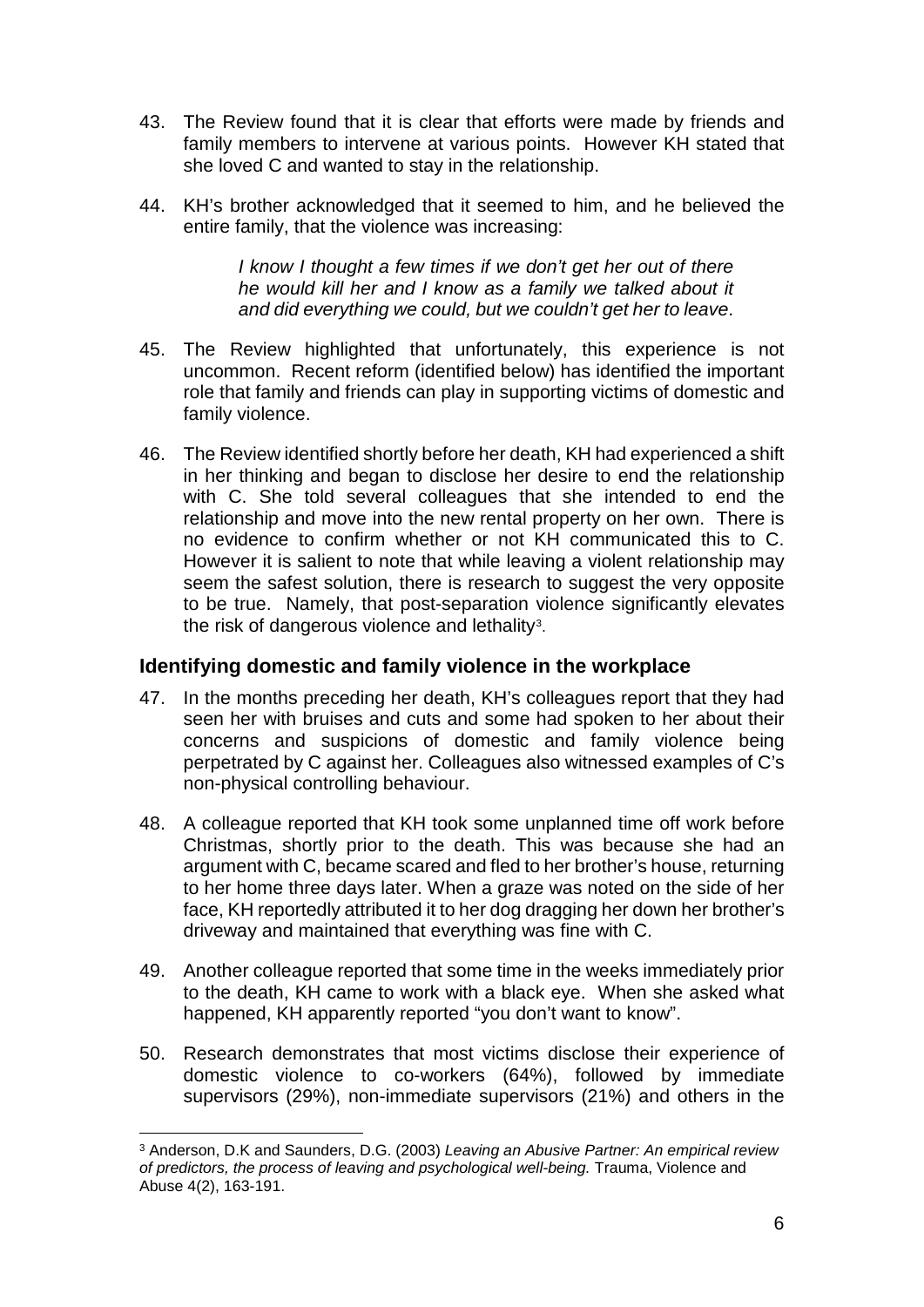workplace  $(21\%)^4$ . In this case, KH's family and colleagues appear to have been among the only people aware of the assaults in December 2010 to January 2011.

51. Recent reform in this area (discussed below) has identified the need to improve opportunities for intervention in the workplace.

#### <span id="page-8-0"></span>**Access to services/service provision in rural and remote communities**

- 52. The Review found there was no evidence that KH made any contact with formal specialist services, either directly or with the support of others, about ending her relationship with C. The Review suggested this may have been because of her reluctance to engage with services or her fear of reprisal.
- 53. I consider that fear of C was likely a significant barrier. KH told police on one occasion that she was terrified that he would kill her if he discovered she was speaking with them.
- 54. Despite her earlier admissions about the violence, KH became reluctant to pursue the matter soon after charges were laid. KH approached police officers several times in the months after to have the charges withdrawn. For example, the police records of 19 May 2010 state:

*KH's partner is an unwilling complainant in this matter. She has attempted on a number of occasions to have this matter withdrawn. Despite bail and DV Order conditions prohibiting it, it is strongly suspected that C and KH are residing together. KH will lie to protect C KH has been assaulted on numerous occasions by C and is currently suffering from a fractured cheekbone (subject in this matter).*

- 55. I note also that in May 2010, police did issue an alert to all officers in the station of the continued safety concerns regarding the potential risk that C posed to KH.
- 56. The Review also considered access to resources and services for those who live in remote and rural communities, as KH did. The Review noted that service provision in rural communities can be limited by a lack of resources, restricted access to professional development opportunities and difficulties with the recruitment and retention of qualified staff. The Review highlighted that in the absence of dedicated, resourced and accessible services to support victims or educate perpetrators of domestic and family violence, it is more likely that opportunities for intervention may be missed. Victims who are attempting to leave relationships may not be able to access the necessary support in a timely manner.

<span id="page-8-1"></span><sup>4</sup> Swanberg, J., Logan, T. and Macke, C. (2006*) Intimate partner violence, employment and the workplace: consequences and future directions.* Trauma, Violence and Abuse, Vol. 6, No. 4, pp236-312.  $\overline{a}$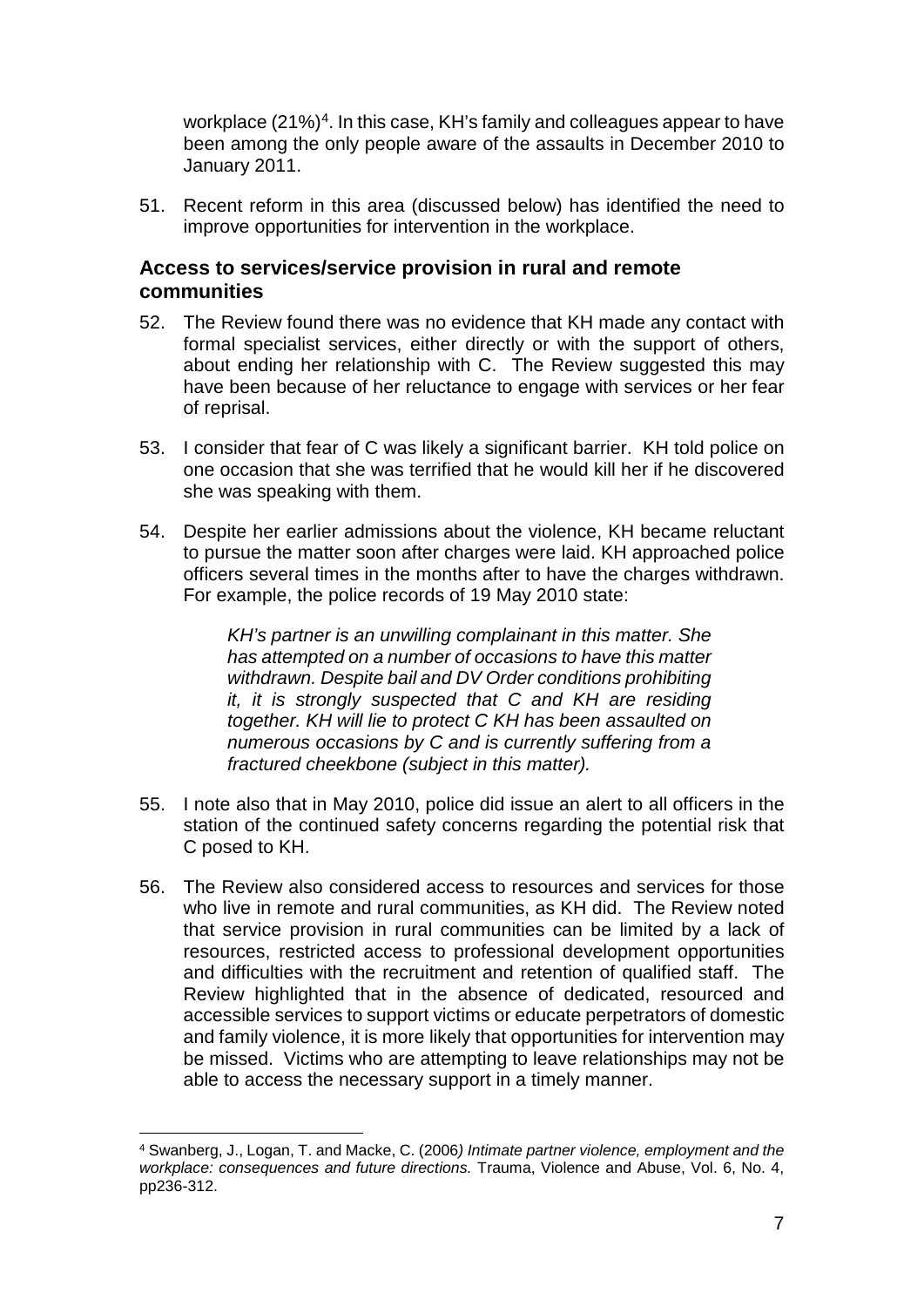- 57. I accept the Review's suggestion that these issues were further compounded by the transient nature of the couple's lifestyle which would have disrupted or impeded any attempts to provide ongoing health or other support services to KH.
- 58. I accept that KH came into contact with agencies on only a small number of occasions prior to her death, which limited the potential opportunities for risk assessment and intervention prior to her death.

#### <span id="page-9-0"></span>**Information sharing/opportunities for intervention in health settings**

- 59. The Review found that KH had limited contact with health services in the years preceding her death. However she did present to a hospital on at least two occasions (24 April 2010 and 3 May 2010) in relation to abuserelated injuries she sustained on or about 21 April 2010.
- 60. Whilst it is apparent that KH's injuries were identified as assault-related during her second admission, it appears the focus was limited to the provision of medical treatment. No referrals or additional support appear to have been offered. However, I note that KH was reluctant to engage with staff and did not return for follow-up appointments
- 61. There is no legal obligation incumbent upon health practitioners to mandatorily report domestic and family violence related matters to police.
- 62. This issue was considered by Coroner Hutton in the inquest into the death of Noelene Buetel. Coroner Hutton supported legislative review to allow general practitioners to make a confidential intelligence submission to police. This would allow health practitioners to provide important information to police, however transfers the responsibility to manage risk to police officers by way of their response.
- 63. Reform that has occurred in relation to information sharing and intervention in the health care setting is discussed below.

#### <span id="page-9-1"></span>**Protection orders and bail conditions**

- 64. Final issues that were raised during this investigation were C's breaches of the Protection Order and his bail conditions.
- 65. The documentation provided indicates that in May 2010, police opposed bail following C's initial arrest for his assault against KH in April 2010. They were concerned of the risk of continued violence in the relationship and his extensive history of violent offending.
- 66. The *Bail Act 1980* (Qld) outlines basic principles and provides discretionary authority to the court in granting or refusing applications for bail. At the time, there was a general presumption that bail should be granted in Queensland. There were no provisions which specifically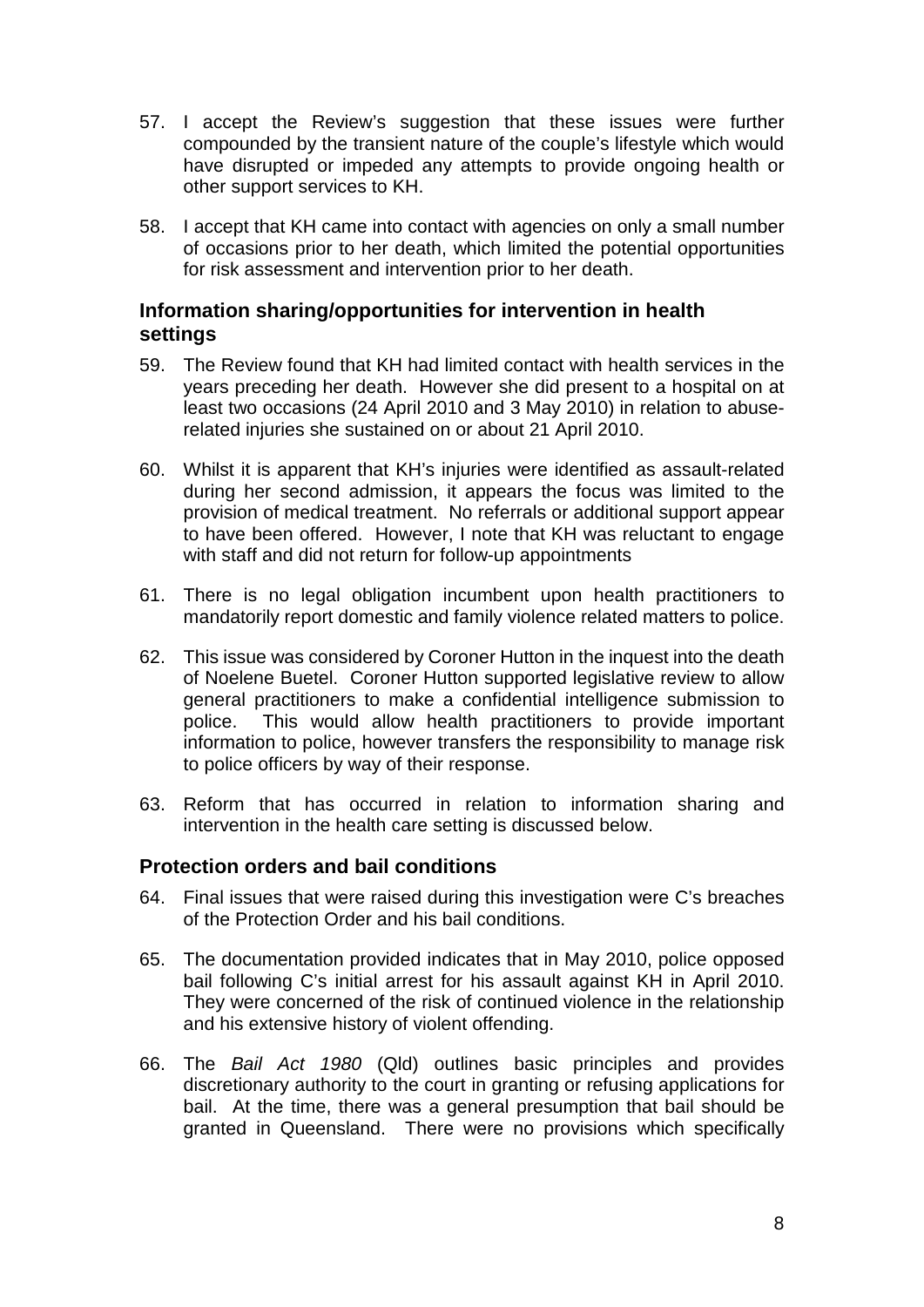accounted for domestic and family violence cases, unlike in some other states and territories<sup>[5](#page-10-0)</sup>.

- 67. Pursuant to the *Bail Act 1980*, the court may refuse to grant bail to the defendant if '*there is an unacceptable risk'* that the defendant, if released on bail, would, while released on bail, endanger the safety or welfare of a person who is claimed to be the victim of the offence with which the defendant is charged or anyone else's safety or welfare<sup>[6](#page-10-1)</sup>.
- 68. Magistrates have additional powers to impose special conditions on any bail grant if the conditions are considered necessary to ensure protection of any individual, and to ensure the defendant appears before the court and does not seek to interfere with witnesses[7](#page-10-2).
- 69. Despite their objection to bail, C was ultimately released from custody under conditions of bail which included that he not make contact (either directly or indirectly) with KH.
- 70. In May 2010, police also made an application under the *Domestic and Family Violence Protection Act 1989* for the Protection Order on the basis it was thought necessary to protect KH. The Protection Order also stipulated (inter alia) that he was not to contact KH or come within 100 metres of her residence or workplace.
- 71. C did continue to have contact with KH. On 19 May 2010, when police were conducting bail checks in the local area, C was found in the company of KH. C was therefore charged with breaching his bail conditions and the Protection Order.
- 72. Further bail and temporary protection order conditions were imposed. Again, these conditions included that C not make contact or approach KH. His bail also required him to present personally to a police station every Monday and Friday. Following his release from custody on 13 July 2010 and the murder on 20/21 January 2011, C was therefore in contact with police twice every week.
- 73. It is not clear whether further bail checks or monitoring were carried out by police in relation to C. However it is clear that C continued to live with KH during this period. The documentation indicates they entered into a joint lease agreement commencing 28 August 2010.
- 74. Had further bail checks and/or monitoring been carried out, it is possible that C would have been found to be in further breach of his bail and protection order conditions.

 $\overline{a}$ 

<span id="page-10-0"></span><sup>5,</sup> For further information refer to the Australian Law Reform Commission. Australian Law Reform Commission. (2010). *Family Violence: A national legal response, ALRC Report 114*. Australian Government

<span id="page-10-1"></span><sup>6</sup> Section 16(1)(a)(ii)(B), *Bail Act 1980* (Qld).

<span id="page-10-2"></span><sup>7</sup> Section 11(2), *Bail Act 1980* (Qld).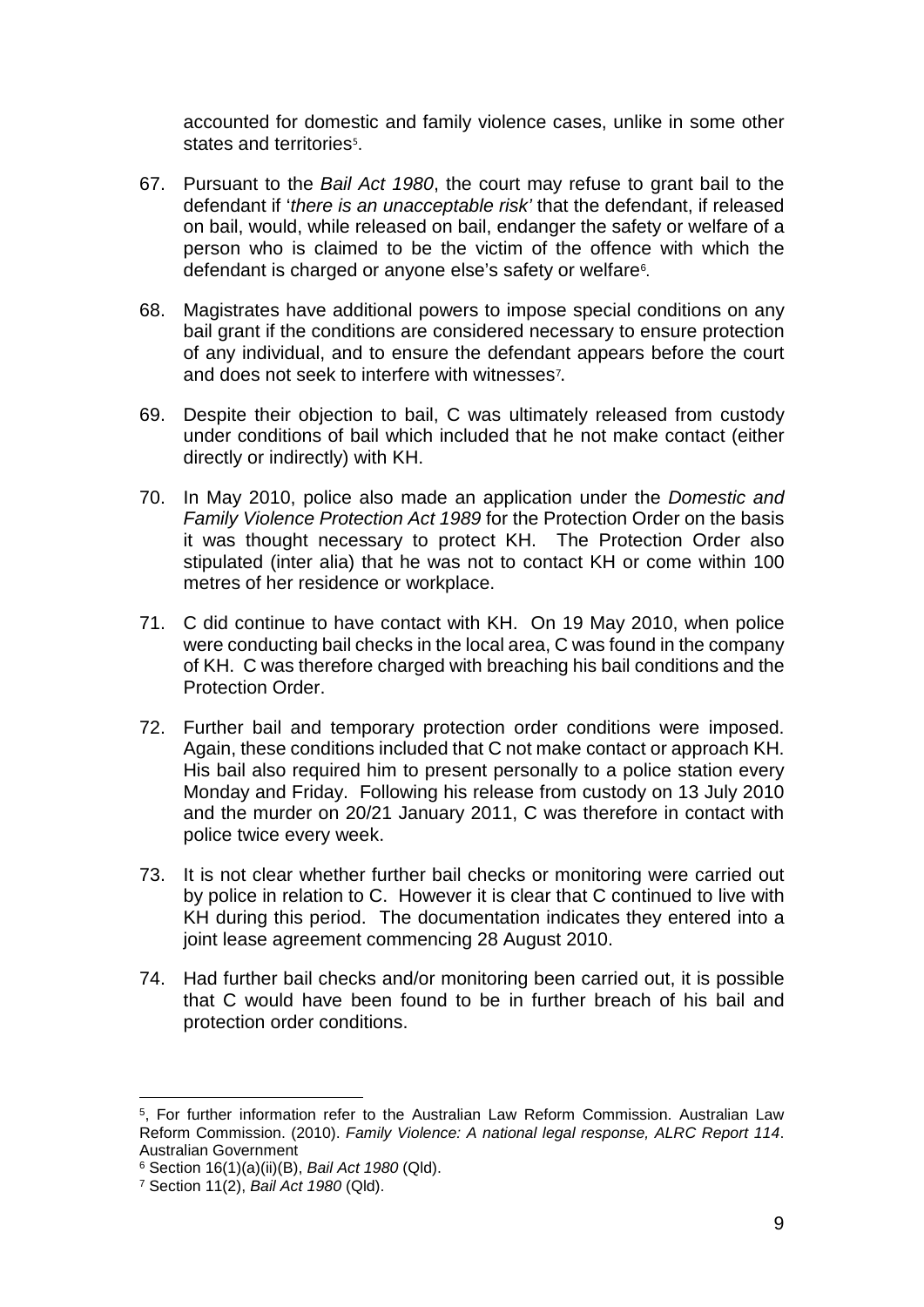- 75. I acknowledge the barriers imposed when victims, for whatever reason, are reluctant to engage with formal support services including police officers.
- 76. The coronial jurisdiction is not an appellant jurisdiction. It is therefore not within the scope of a coronial investigation to examine the appropriateness of the decision to grant bail.

I note however that some reforms in relation to bail have occurred since KH's death.

#### <span id="page-11-0"></span>**Recent reform in relation to domestic and family violence**

- 77. Since KH's death, there has been significant reform across Queensland in relation to domestic and family violence. In particular, the Special Taskforce on Domestic and Family Violence in Queensland, chaired by the Honourable Quentin Bryce AD CVO, former Governor-General of Australia, was established on 10 September 2014.
- 78. The Taskforce was requested to examine Queensland's domestic and family violence support systems and make recommendations to the Premier on how the system could be improved and future incidents of domestic violence could be prevented.
- 79. On 28 February 2015, the Taskforce released its report: *Not Now, Not Ever: Putting an End to Domestic and Family Violence in Queensland* (2015) ('the Report').
- 80. The Report's 140 recommendations for reducing domestic and family were all accepted by the Queensland Government for implementation. The recommendations are extensive and encompass a whole-of-system response to domestic and family violence which includes health, justice and social services, and the community.
- 81. A significant proportion of these recommendations, when implemented, are likely to improve outcomes for victims of domestic and family violence similar to KH.
- 82. Recommendations 31 through to 49 are aimed at improving opportunities for intervention in the workplace. In particular Recommendation 32 suggests that the Queensland Government fund development of a training program for employers and businesses on building workplaces supportive to victims of domestic and family violence that includes skills on identifying and responding to domestic and family violence.
- 83. I understand that the Queensland Government has enacted Recommendation 32 through the development of an e-learning program, 'Recognise, Respond, Refer: Domestic Violence and the Workplace'. This is available to the Queensland Public Service and offered to businesses to purchase.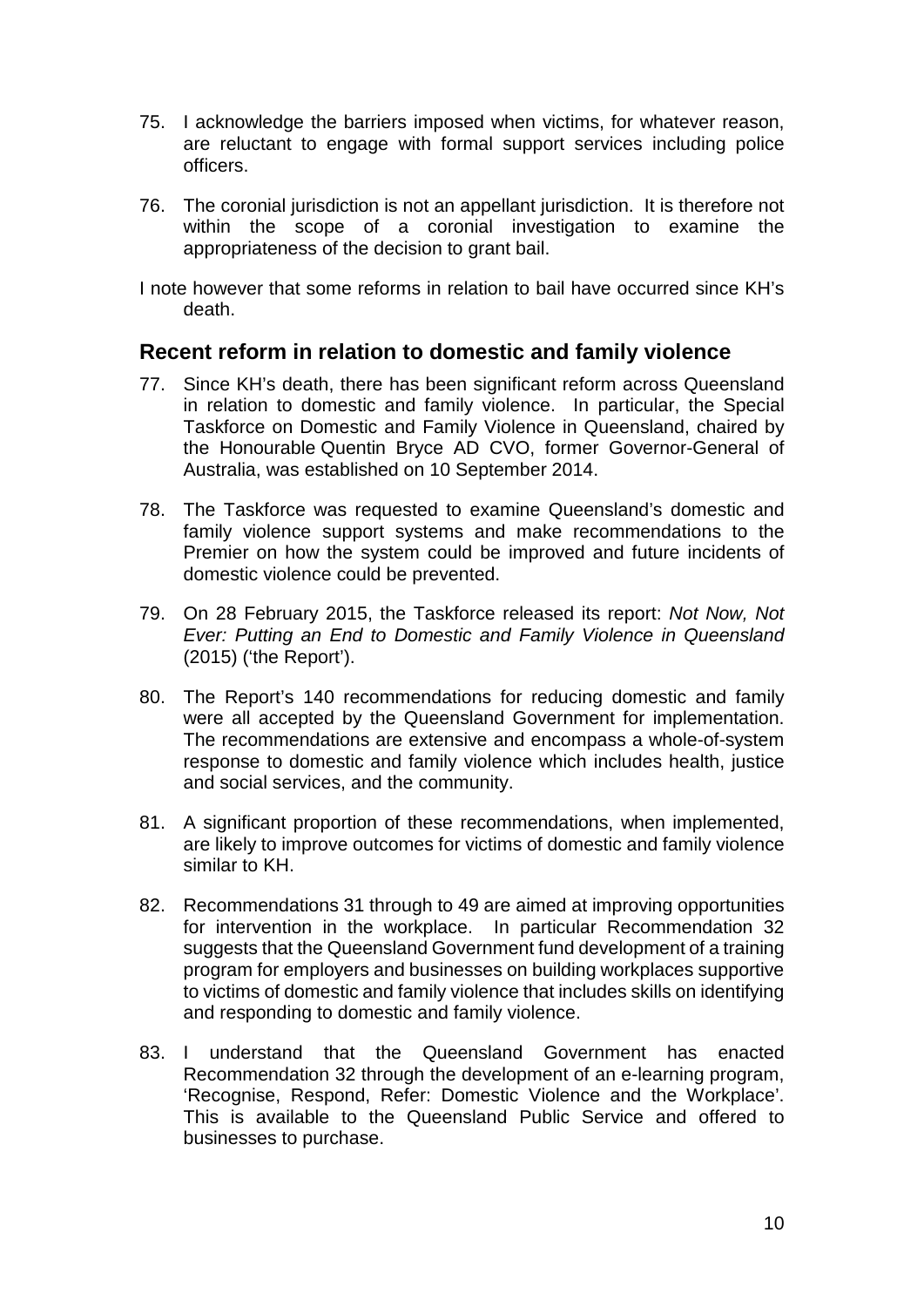- 84. Recommendations 55 through to 63 are aimed at improving hospital and health service's responses to domestic and family violence and child harm. The Report highlighted that hospital staff are in a critical position to provide support and referral to victims presenting with assault-related injuries. The Report also noted that when individuals have been physically abused by their partners and require immediate medical treatment, a hospital emergency department is where the victim will seek help.
- 85. Recommendation 59 suggests that that the Queensland Government work in partnership with DV Connect to develop a model to provide immediate access to specialist domestic and family support referral services within public and private maternity hospitals and emergency departments.
- 86. Recommendation 61 is aimed at ensuring the continuing professional development and accreditation requirements of health practitioners includes education components on recognising and responding to domestic and family violence.
- 87. Recommendations 71 through to 89 are aimed at enhancing funding for specialist domestic and family violence services. This includes perpetrator intervention initiatives, specialist shelters and improving responses to high risk clients. They are also aimed at improving service system integration, information sharing and providing more support for victims trying to leave domestic and family violence.
- 88. Recommendation 78 recommends that the Queensland Government introduce enabling legislation to allow information sharing arrangements between agencies within integrated responses, with appropriate safeguards. This would include legislative protection for the sharing of information without consent, if a risk assessment indicates it is for the purpose of protecting the safety of the victim and their immediate family.
- 89. Recommendation 79 suggests that the Queensland Government develops and shares with all relevant service providers, clear guidelines to facilitate information sharing within an integrated response, with a continued focus on obtaining consent unless a high risk threshold has been met.
- 90. Recommendations 96 100, 118, 120-123, and 126 are aimed at improving court responses to domestic and family violence. This includes a focus on increased perpetrator accountability and the implementation of specialist domestic and family violence courts.
- 91. Recommendation 96 suggests that the Queensland Government establishes specialist domestic violence courts in legislation with jurisdiction to deal with all related domestic and family violence and criminal/breach proceedings. To that end, I understand that a Specialist Domestic Violence Court is being trialed in Southport, and this model will be refined and other specialist courts established throughout the State.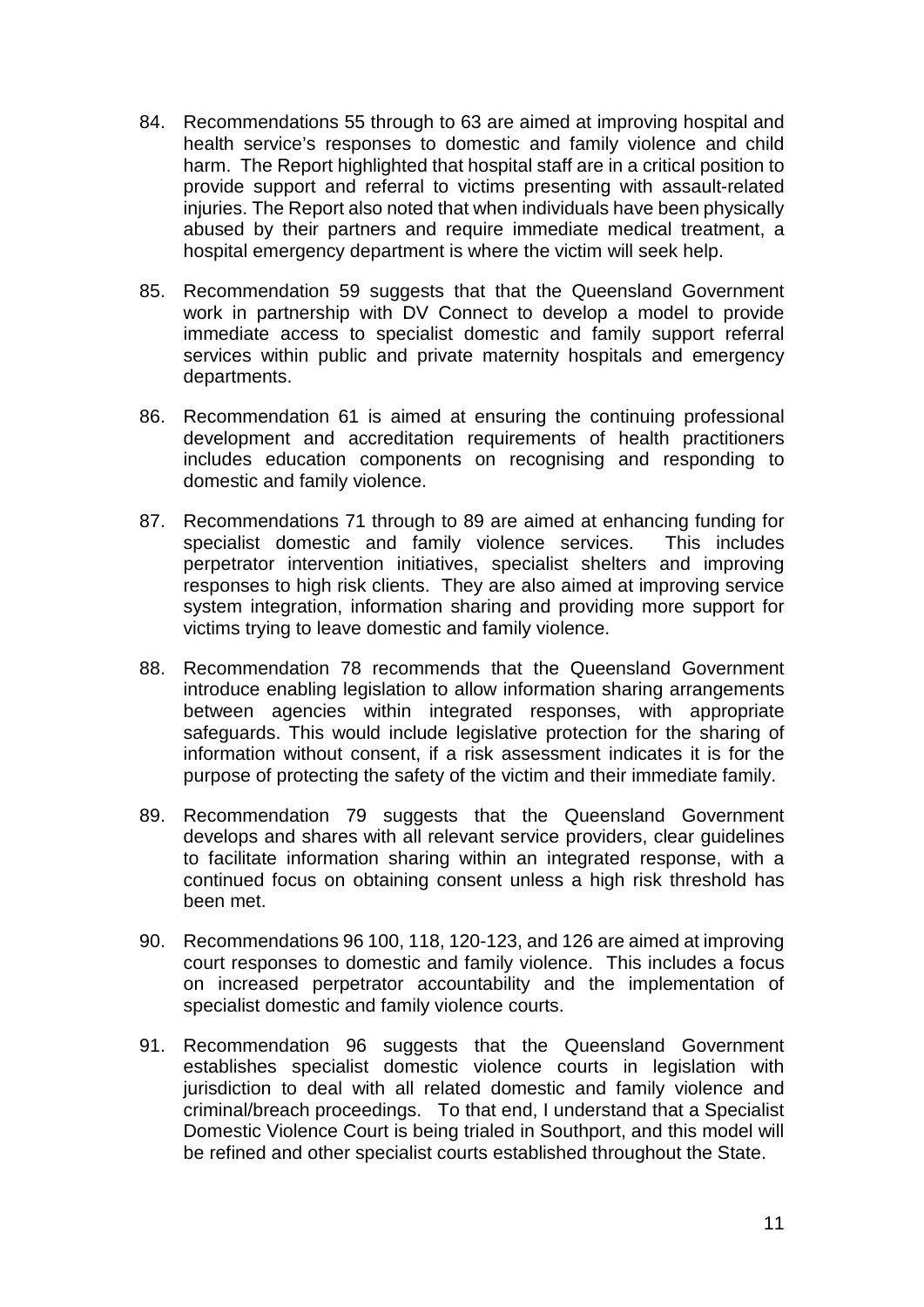- 92. Recommendation 101 suggests that the Chief Magistrate reviews and completes the domestic and family violence 'Bench Book' in consultation with relevant stakeholders (Women's Legal Service, North Queensland Women's Legal Service, Queensland Domestic Violence Services Network, Queensland Association of Independent Legal Services, Queensland Indigenous Family Violence Legal Service and Legal Aid Queensland).
- 93. I understands that this bench book for Magistrates is aimed at guiding their decision making with respect to the new domestic violence legislation. It also suggests procedures to help streamline responses and aid consistency across the courts.
- 94. Recommendations 132, 134, 135 and 138 are aimed at improving policing responses to domestic and family violence including a review of training and the adoption of a pro-active investigation and protection policy that considers the safety of the victim as paramount.
- 95. I understand that a state-wide training program for Queensland police officers is currently being rolled out, named the 'Vulnerable Persons Training' package. This is a two day package aimed at equipping police officers with a knowledge and skills to work within the new legislative framework for domestic violence and mental health.
- 96. Since KH's death, the *Domestic and Family Violence Protection Act 1989* has been modified and updated to the current *Domestic and Family Violence Protection Act 2012* (the Act). The Act was passed on 16 February 2012 and commenced on 17 September 2012. Amendments to the Act include a broader definition of domestic and family violence, greater police powers when investigating a domestic or family violence incident, improved grounds and immediate protection for the aggrieved when making a Protection Order application, and increased penalties for breaching a current Protection Order.
- 97. I further note the recent amendments to the *Bail Act 1980* with the introduction of the *Bail (Domestic Violence) and Another Act Amendment Bill 2017.* The new provisions reverse the onus of proof for bail for an alleged offender charged with a relevant domestic violence offence. A suite of other strategies aimed at strengthening the management and monitoring of parole and bail orders with respect to domestic and family violence offenders have also been introduced.

### <span id="page-13-0"></span>**Conclusion**

98. Between the evening of 20 January and early hours of 21 January 2011, KH was killed by her partner, C at their residence. KH died as a result of severe violence inflicted upon her by C. C cut the major arteries and veins in KH's neck thereby cutting off vital blood supply and hence oxygen supply to the brain, leading to massive and fatal blood loss.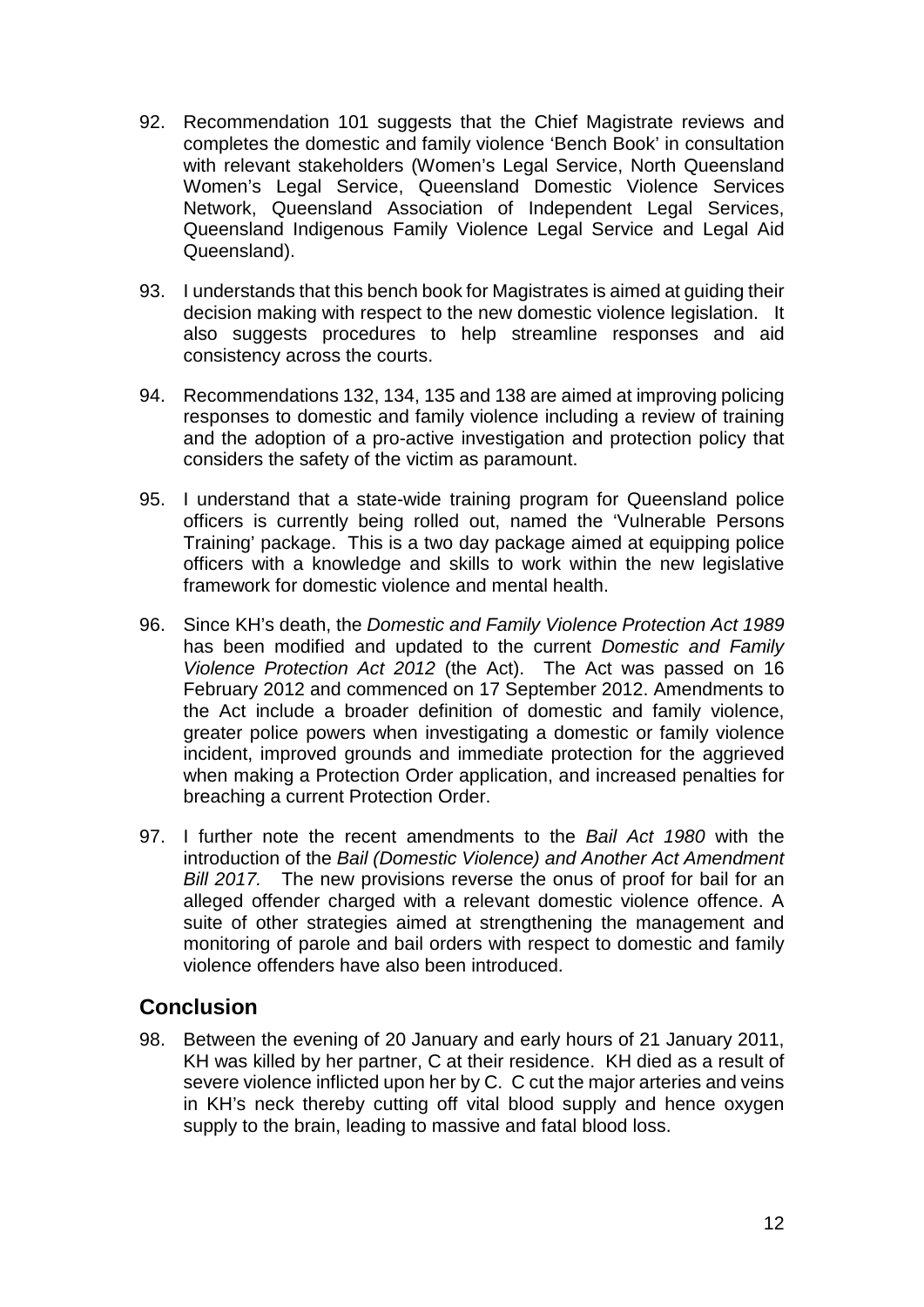- 99. These injuries allowed air to enter the circulation and the heart, leading to the development of an air embolism which also contributed to death. The trachea (windpipe) was severed as part of the injury, which contributed to death by preventing normal breathing.
- 100. I note that in addition to inflicting other non-life threatening injuries on KH, C cut KH's throat with such force it caused lacerations to her vertebral neck bone.
- 101. Reform surrounding domestic and family violence is an urgent prevalent national issue of high importance. Significant reform has occurred in Queensland since this death that is intended to improve the safety and protection of victims of domestic and family violence.
- 102. In deciding whether to hold an inquest into KH's death, I have considered the recent recommendations made in the Report. The Queensland Government has committed to the implementation of all recommendations. I am also conscious of the recent legislative amendments to remove the presumption for bail for high-risk offenders who commit relevant domestic and family violence offences. I have also considered the finalisation of the criminal proceedings brought against C in relation to the death.
- 103. Ultimately, I have decided that holding an inquest is unlikely to provide any new information, or result in any useful recommendations being made over and above those already discussed above. I am unable to make any further preventative recommendations on anything connected with the death, with respect to matters of public health and safety, the administration of justice, or ways to prevent deaths from happening in similar circumstances in the future.
- 104. It is therefore my view that it is not in the public interest to hold an inquest into this death.
- 105. The findings are published on the Queensland Coronial website. The dissemination of information in this way is the most appropriate and likely means to raise awareness of such an shocking domestic violence death and the continuing need for the community and all health, support, police and justice services to speak out and act against this appalling crime.

## **Findings required by s. 45 of the** *Coroners Act 2003*

#### **Identity of the deceased -** KH

**How she died** KH suffered domestic violence at the hands of her de-facto partner C.At the time of her death, C was awaiting trial in relation to charges for grievous bodily harm against KH. He had also been charged with breaching a protection order and his bail conditions that he not have contact